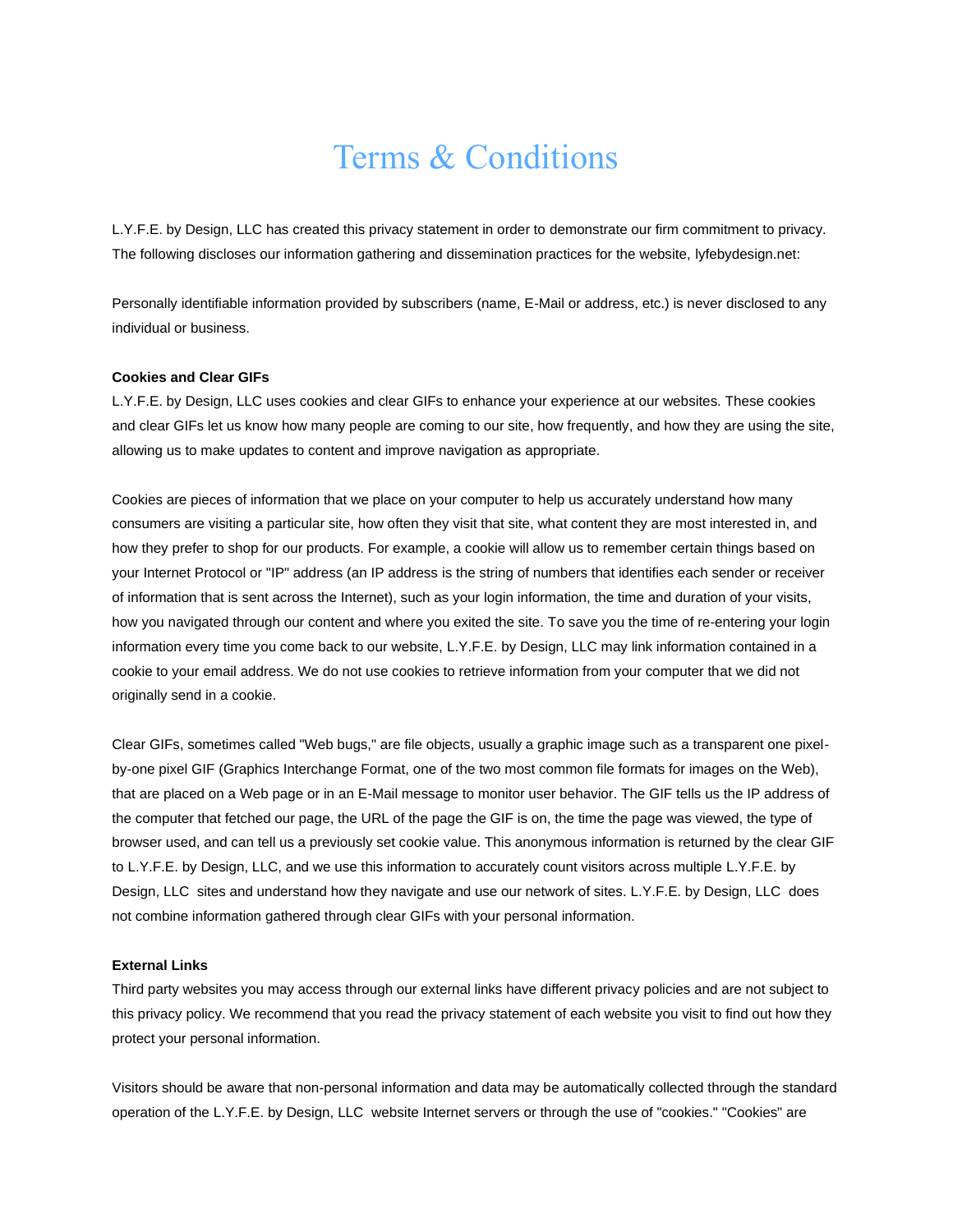small text files a website can use to recognize repeat users, facilitate the user's ongoing access to and use of the site and allow a site to track usage behavior and compile aggregate data that will allow content improvements and targeted advertising.

Cookies are not programs that come onto a user's system and damage files. Generally, cookies work by assigning a unique number to the user that has no meaning outside the assigning site. Users should be aware that L.Y.F.E. by Design, LLC cannot control the use of cookies or the resulting information by advertisers or third parties hosting data for L.Y.F.E. by Design, LLC .

If a user does not want information collected through the use of cookies, there is a simple procedure in most browsers that allows the user to deny or accept the cookie feature; however, users should note that cookies may be necessary to provide the user with certain features (e.g., customized delivery of information) available on the L.Y.F.E. by Design, LLC Website.

## **Log Files**

Other information passively collected by L.Y.F.E. by Design, LLC is in the form of logs - files that record website activity and gather statistics about web users' browsing habits. These entries are generated anonymously, and help L.Y.F.E. by Design, LLC determine (among other things) how many and how often users have visited our Website, which pages they've visited, and other similar data. We also use the log file entries for our internal marketing and demographic studies, so we can constantly improve the online services we provide you. Log files are used internally only, and are not associated with any particular user, computer, or browser.

#### **Safeguarding your Personal Information**

L.Y.F.E. by Design, LLC will only collect personal information to the extent deemed reasonably necessary to serve our legitimate business purposes, and we will take appropriate steps to ensure the security and integrity of any information you provide to us. Any information provided to us is housed in a secure datacenter, which can only be accessed via SecureID by appropriate personnel.

### **Security**

L.Y.F.E. by Design, LLC has security measures in place to protect the loss, misuse and alteration of the information under our control.

### **Online Surveys**

In order to improve the user experience at our website, we may employ online surveys for visitors to volunteer anonymous demographic information about themselves and provide us feedback about why they visit this site and what we can do to make it better. Information collected through these surveys is anonymous; we cannot identify who is submitting the information or tie it to other personally identifiable information a user may have provided us through another means.

Whatever the activity may be, we will only collect information to the extent deemed reasonably necessary to fulfill your requests and our legitimate business objectives. If you do not want to submit personal information when